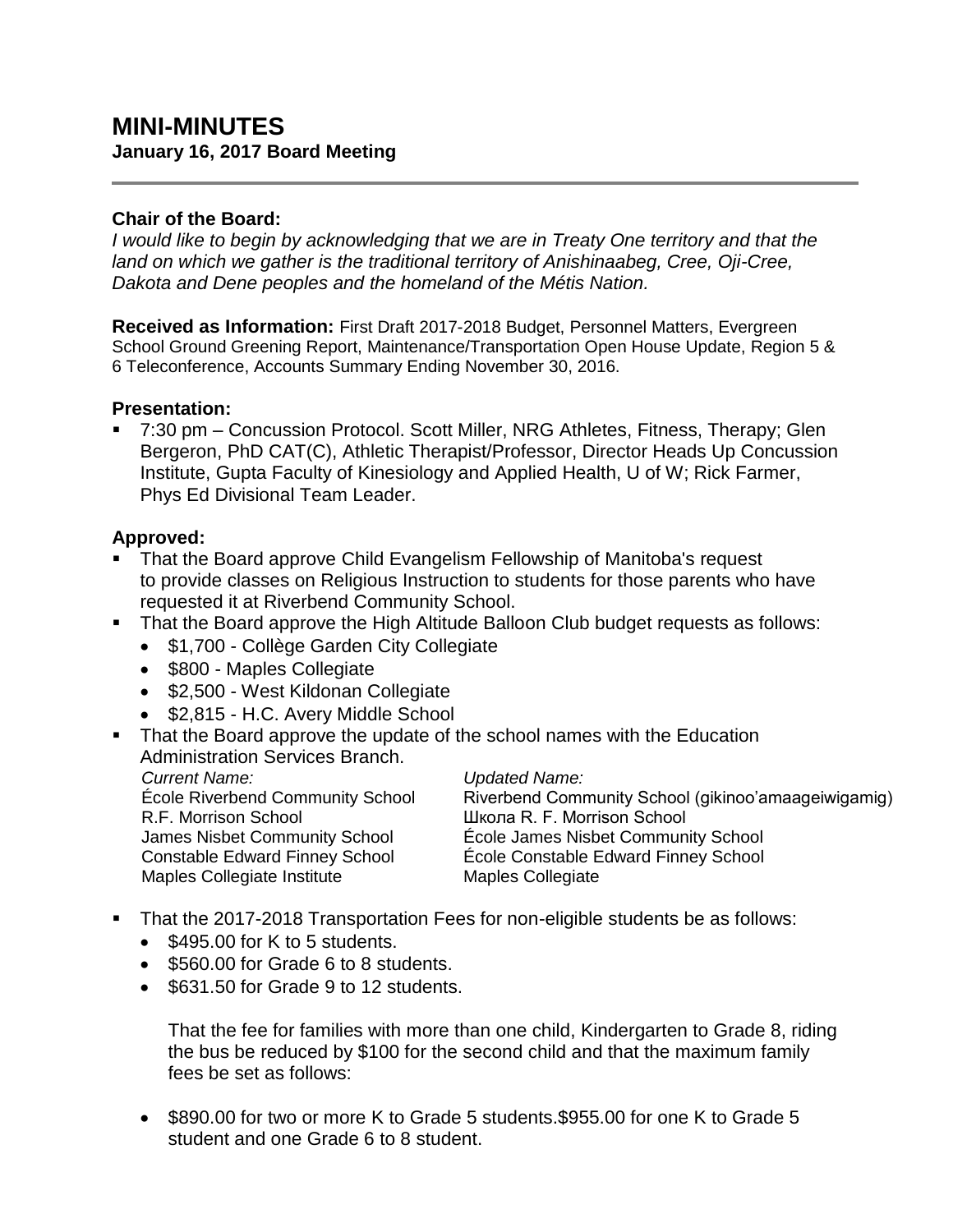- \$1,020.00 for two or more Grade 6 to 8 students.
- \$1,026.50 for one K to Grade 5 student and one Grade 9 to 12 student.
- \$1,091.50 for one Grade 6 to 8 student and one Grade 9 to 12 student.
- \$1,263.00 for two or more Grade 9 to 12 students.
- That the Board direct administration to prepare a rental agreement for the Croatian Pavilion for use of West Kildonan Collegiate from August 6, 2017 to August 12, 2017 for Folklorama 2017 (dates to be confirmed in early February).
- That revised Policy JGEB Reporting a Child in Need of Protection Including Child Abuse be approved for inclusion in the Policy Manual.
- That the Board request Manitoba School Boards Association return to its traditional format for Region 5 and 6 meetings.

### **Approved for Payment:**

- Invoice No. SOARTS-COP#1 towards the Seven Oaks Performing Arts Centre project in the amount of \$90,326.25 be paid to Gardon Construction Ltd.
- 7.5% Statutory Holdback on Certificate of Payment No. 1 for the Seven Oaks Performing Art Centre project in the amount of \$6,975.00 be paid to SOSD/Gardon-468-SO-Arts.
- Invoice No. ERR-COP#19 towards the École Rivière-Rouge project in the amount of \$72,887.67 be paid to Parkwest Projects Ltd.
- 7.5% Statutory Holdback on Certificate of Payment No. 19 for the École Rivière-Rouge project in the amount of \$5,628.39 be paid to SOSD/Parkwest Projects.
- Invoice No. J003419 towards the Amber Trails School project in the amount of \$15,194.99 be paid to Bockstael Construction Limited.
- **Invoice No. 77889 towards the Elwick Boiler Replacement project in the amount of** \$9,746.55 be paid to KGS Group Consulting Engineers.
- **Invoice No. ELW-LIB-COP#1 towards the Elwick Library/Commons project in the** amount of \$64,617.87 be paid to Gardon Construction Ltd.
- 7.5% Statutory Holdback on Certificate of Payment No. 1 for the Elwick Library/Commons project in the amount of \$4,989.80 be paid to SOSD/Gardon-Elw.Lib/Com.-479.
- Invoice No. 7903-COP#4 towards the Leila North Boiler Replacement project in the amount of \$27,196.36 be paid to St. Vital Plumbing & Heating Co. Ltd.
- 7.5% Statutory Holdback on Certificate of Payment No. 4 for the Leila North Boiler Replacement project in the amount of \$1,951.43 be paid to SOSD/St. Vital Plumbing & Heating-471 LN.
- **Invoice No. 34 towards the West St. Paul Alternative Energy project in the amount of** \$14,291.99 be paid to Core Renewable Energy Inc.
- **Invoice No. 4962 towards the new Service Centre project in the amount of** \$46,598.18 be paid to Prairie Architects Inc.

# **Conference Report:**

- Anne-Marie Dooner, Vice-Principal, Collège Garden City Collegiate. Learning Forward 2016 - Connecting Landscapes/Social Justice, December 3 to 7, 2016 - Vancouver, British Columbia.
- Peter Obendoerfer, Principal, H.C. Avery School. Learning Forward 2016 Connecting Landscapes/Social Justice, December 3 to 7, 2016 - Vancouver, British Columbia.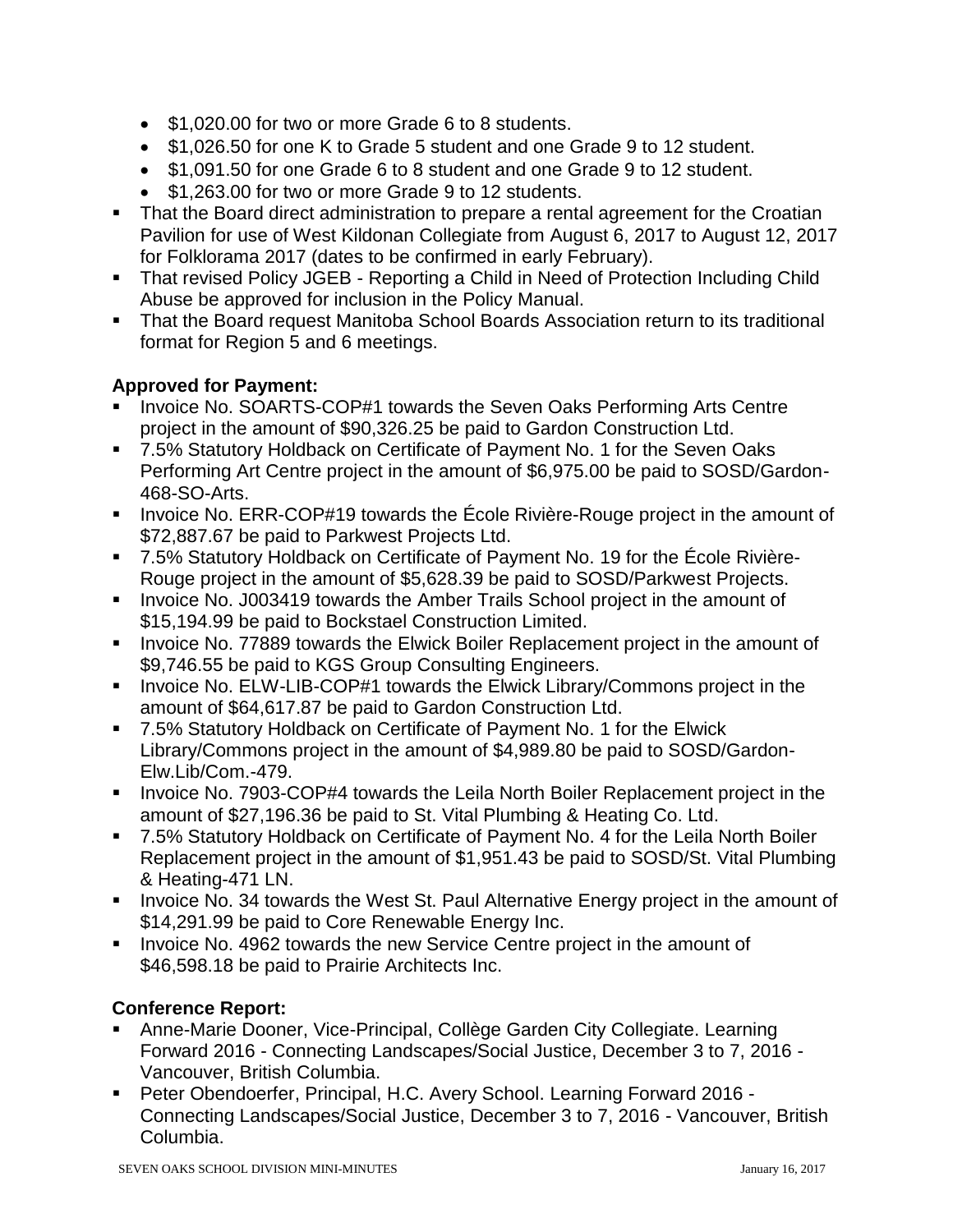- Lia Baffour-Awuah, Teacher, Collège Garden City Collegiate. Rendez-vous au Carrefour de l'immersion, October 21 to 22, 2016 - Niagara Falls, Ontario.
- Jennie Ruhr, Teacher, Seven Oaks Met School. Big Bang 2015 Honouring the Past, August 4 to 7, 2015 - New Orleans, Louisiana.
- Nancy Janelle, Principal, Seven Oaks Met School. Big Bang 2015 Honouring the Past, August 4 to 7, 2015 - New Orleans, Louisiana.
- Shaena Oberick, Teacher, West Kildonan Collegiate. Closing the Gap Assistive Technology, October 29 to 21, 2016 - Minneapolis, Minnesota.

# **Correspondence:**

- Ken Cameron, President, Manitoba School Boards Association. Letter to the Honourable Ian Wishart regarding the continuing long-established government partnership with the Business Council of Manitoba in support of the Manitoba Aboriginal Education Awards.
- Canadian School Boards Association December 2016 Newsletter.
- Selkirk Journal December 15, 2016. Article: *New site for Seven Oaks buses.*
- George Coupland, MSBA, Director of Labour Relations. EI waiting period amendment.
- **Jamie Kozak, Prairie Architects Inc. Seven Oaks Performing Arts Center Change** Orders No. 1, 2 and 4.
- Trent Piazzoni, Number Ten Architectural Group. Garden City Collegiate Skill Build Change Order No. 32, 33, 35 and 36.
- Rick Dedi, Executive Director, Public Schools Finance Board. École Rivière-Rouge New School Additional Support.
- **Jamie Kozak, Prairie Architects Inc. Seven Oaks Performing Arts Center Change** Order No. 4.
- Lindsay Oster, Prairie Architects Inc. Final Occupancy Permit for École Rivière-Rouge.
- Manitoba Education and Training. New Edition of *Copyright Matters.*
- Manitoba Education and Training. Release of *Grade 12 Canadian Law: Manitoba Curriculum Framework* (Grade 12 Social Studies option).
- Safe Schools Manitoba. Shared Leadership: The Pathway to Mental Health and Well-Being Conference, February 10, 2017.
- Dr. Mary Hall, Director, Safe Schools Manitoba. Tell Them From Me: Bullying and School Safety Survey.
- **Manitoba Healthy Living and Seniors. Healthy Schools Grant.**
- **Kathlyn McNabb, Secretary-Treasurer, Rolling River School Division. Nomination of** Trustee Ken Cameron for 2017-2019 MSBA President.
- Ken Cameron, President, Manitoba School Boards Association. Guidelines for Responding to Medical Emergencies Involving Suspected Use of Opioids.
- **MSBA e-bulletin January 11, 2017.**
- **MSBA Webinar 2017. How Does Your Board Measure Up?**
- Manitoba School Boards Association. CPI Update November 2016.
- Rick Dedi, Executive Director, Public Schools Finance Board. Maples Collegiate Roof Replacement - Phase 1 and 2 additional support.
- Residual Fee Calculation 2017-2018.

# **Personnel Report:**